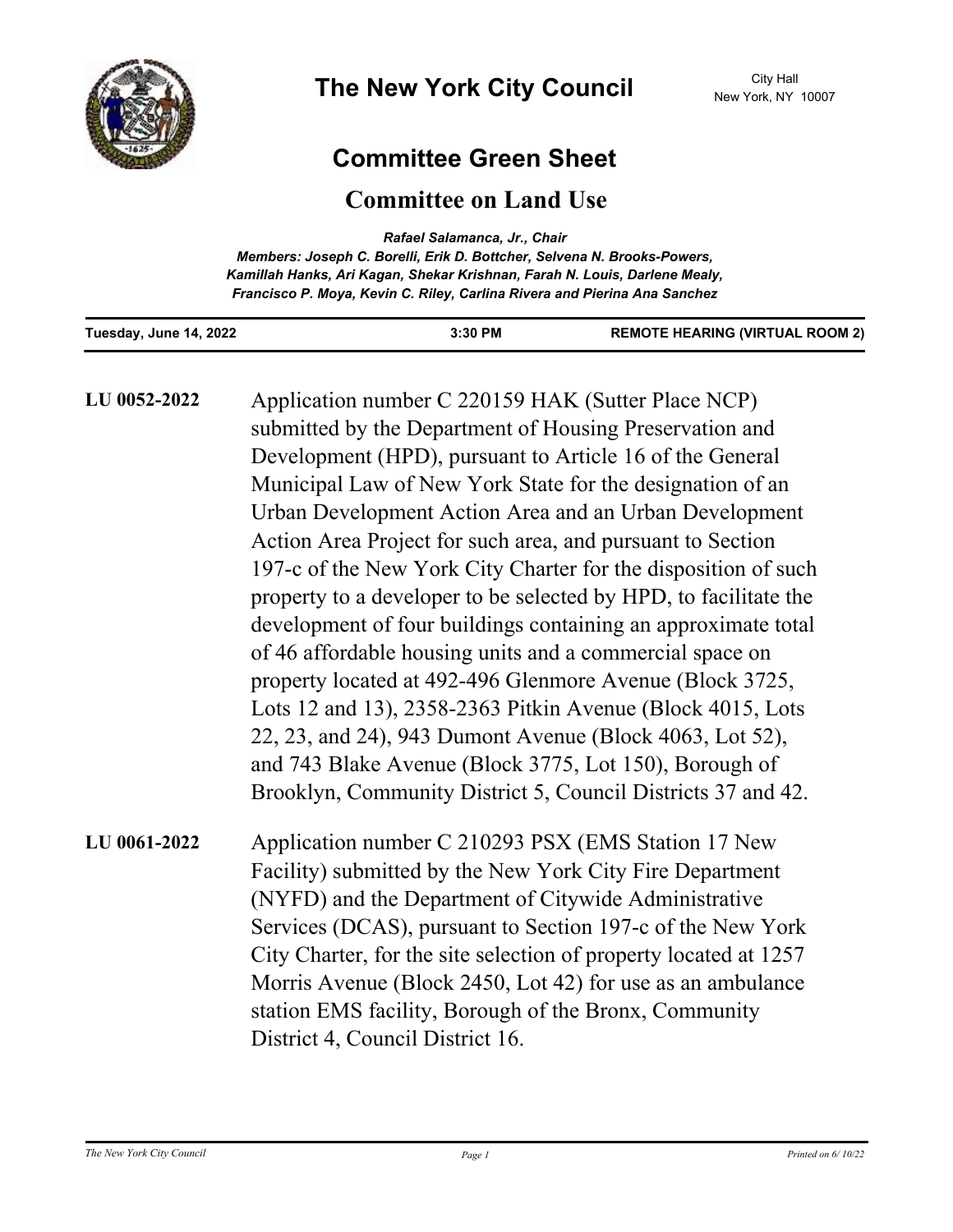| LU 0062-2022 | Application number C 210294 ZSX (EMS Station 17 New<br>Facility) submitted by the New York City Fire Department<br>(FDNY) and the Department of Citywide Administrative<br>Services (DCAS), pursuant to Sections 197-c and 201 of the<br>New York City Charter for the grant of a special permit<br>pursuant to Section 74-67 of the Zoning Resolution to allow a<br>FDNY Emergency Medical Service (EMS) Station use to be<br>located in a residence district, in connection with a proposed<br>2-story EMS station building, on property located at 1257<br>Morris Avenue (Block 2450, Lot 42), in an R7-1 District,<br>Borough of the Bronx, Community District 4, Council District<br>16. |
|--------------|-----------------------------------------------------------------------------------------------------------------------------------------------------------------------------------------------------------------------------------------------------------------------------------------------------------------------------------------------------------------------------------------------------------------------------------------------------------------------------------------------------------------------------------------------------------------------------------------------------------------------------------------------------------------------------------------------|
| LU 0063-2022 | Application number C 200228 ZMX (4541 Furman Avenue<br>Rezoning) submitted by Markland 4551, LLC, pursuant to<br>Sections 197-c and 201 of the New York City Charter for an<br>amendment of the Zoning Map, Section No. 2a, changing from<br>an M1-1 District to an R7D District and establishing within the<br>proposed R7D District a C2-4 District, Borough of the Bronx,<br>Community District 12, Council District 11.                                                                                                                                                                                                                                                                   |
| LU 0064-2022 | Application number N 200229 ZRX (4541 Furman Avenue<br>Rezoning) submitted by Markland 4551, LLC, pursuant to<br>Section 201 of the New York City Charter, for an amendment<br>of the Zoning Resolution of the City of New York, modifying<br>Appendix F for the purpose of establishing a Mandatory<br>Inclusionary Housing area and Appendix I for the purpose of<br>modifying the existing Transit Zone, Borough of the Bronx,<br>Community District 12, Council District 11.                                                                                                                                                                                                              |
| LU 0065-2022 | Application number C 200335 ZMK (98 Third Avenue)<br>submitted by 98 Third Avenue Realty, LLC, pursuant to<br>Sections 197-c and 201 of the New York City Charter for an<br>amendment of the Zoning Map, Section No. 16c, changing                                                                                                                                                                                                                                                                                                                                                                                                                                                            |